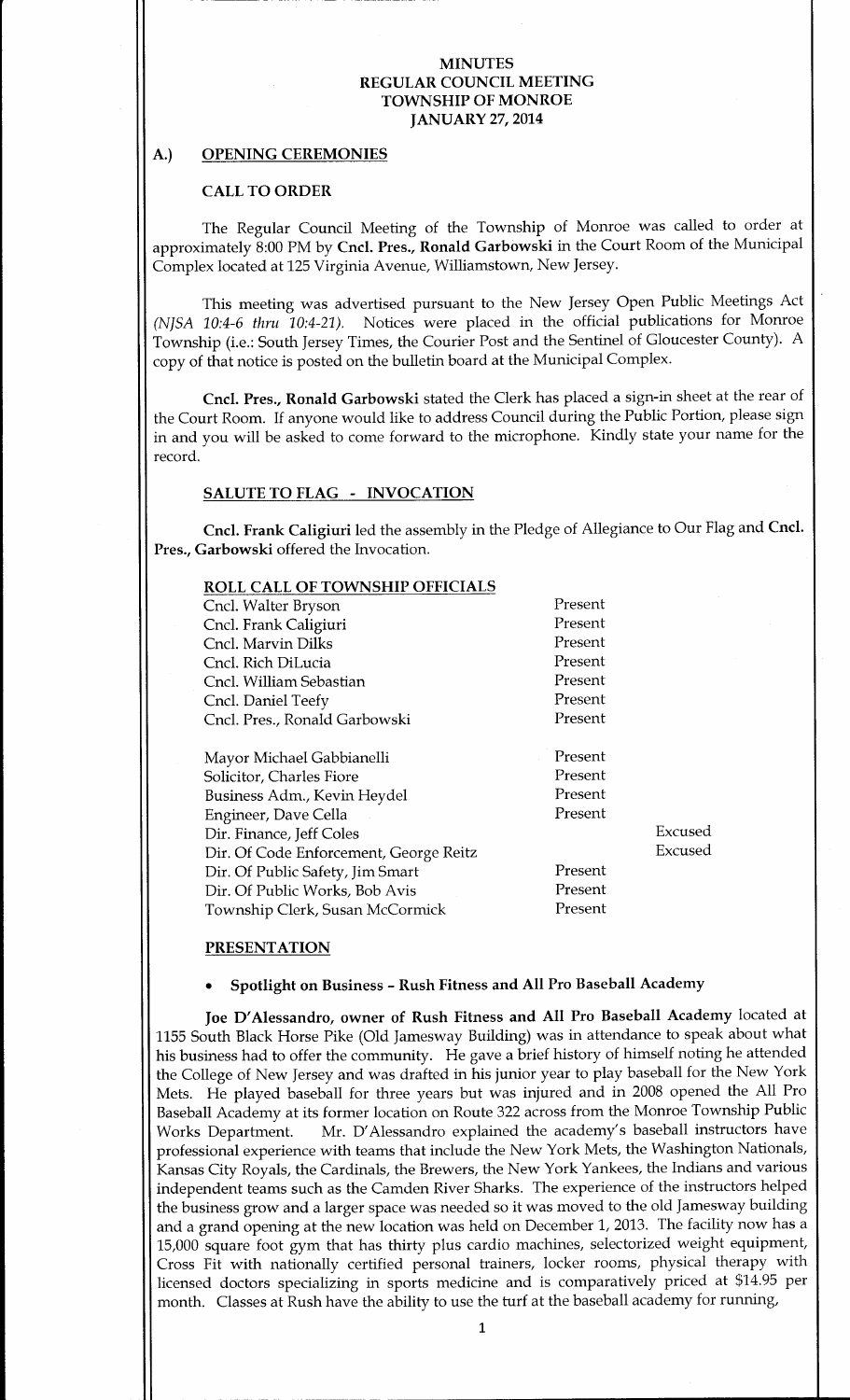#### PRESENTATION (cont'd)

sprints and agility work. The baseball academy is 15, <sup>000</sup> square feet and includes eleven batting cages and seven pitching mounds and the open turf space has been used by charities to hold events that included inflatable's and volleyball tournaments. The idea for the gym came about because parents were sitting around waiting for their kids at the baseball academy and <sup>a</sup> gym would give them something to do during that hour. It was brought to his attention that people were going to fitness facilities outside the township so now Rush Fitness is bringing them back to town. There are only a few facilities in the State that offer turf, the gym and inhouse physical therapy and he is proud to bring that to South Jersey. Mayor Gabbianelli apologized to Mr. D'Alessandro and explained that he did not attend the Grand Opening ceremonies due to attending the funeral of his close friend, Sandy Agresta. He spoke of being very impressed when he walked through the facility and wished Mr. D'Alessandro best of luck. Council questioned whether Rush Fitness had a registration or membership fee, the hours the<br>facility is onen, whether there were showers and whether pitching was taught. Mr. facility is open, whether there were showers and whether pitching was taught. D'Alessandro explained there is a \$29.95 registration fee, no contracts are involved but they do ask for first and last month up front. The gym has locker rooms with 35 lockers and two showers in each and is open from 5:00 AM to  $11:00$  PM Monday through Friday and 8:00 AM to 6:00 PM on the weekends. The baseball academy starts at 3:00 PM or 4:00 PM because it deals with after school programs and runs until 10:00 PM. Private lessons for pitching, hitting and<br>fielding are available for kids ages six through college age. Cncl. Pres., Garbowski noted the fielding are available for kids ages six through college age. businesses in the area are happy Rush Fitness came because it has generated traffic to the area. Mr. D'Alessandro agreed and noted this summer the façade of the building and the parking lot will have a new look, as it is going to be redone. Cncl. Teefy spoke of knowing Mr. will have a new look, as it is going to be redone. D' Alessandro from the baseball academy, as his son goes there all the time and loves it. Younger kids use the batting cages and other facilities for a minimal fee and high school kids use the facilities to get ready for their season. Mr. D' Alessandro noted the South Jersey Braves Traveling Team was the first to use the facility and now thirteen other traveling teams come in as well as teams from Washington Township, Erial and Vineland. whether the Girl's softball team used the facility. Mr. D'Alessandro replied no but a new softball instructor just started working at the facility and he is going to reach out to Williamstown High School players. Council congratulated and wished Mr. D' Alessandro the best of luck in his new facility.

#### APPROVAL OF MINUTES

Cncl. Sebastian made a motion to approve as submitted the minutes of the Regular Council Meeting of December 23, 2013, the Reorganization Meeting of January 6, 2014, the Special Council Meeting of January 8, 2014, the Closed Executive Session of January 8, 2014 and the Special Council Meeting of January 14, 2014. The motion was seconded by Cncl. Bryson and approved by all members of Council in attendance with the exception of Cncl. Caligiuri who **Abstained** on the minutes of January 8<sup>th</sup> and January 14<sup>th</sup>, as he was not in attendance at those meetings due to being away on business. Cncl. Dilks also Abstained on the January 8th Special Council Meeting and Executive Session minutes.

# B.) CORRESPONDENCE

# Junkyard License- Williamstown Auto & Truck Salvage

Cncl. DiLucia made <sup>a</sup> motion to approve a Junkyard License for Williamstown Auto & Truck Sales. The motion was seconded by Cncl. Bryson and unanimously approved by all members of Council.

# C.) RESOLUTIONS SCHEDULED- PUBLIC PORTION

Cncl. Caligiuri made <sup>a</sup> motion to open the Resolutions Scheduled- Public Portion. The motion was seconded by Cncl. Dilks and unanimously approved by all members of Council. With no one wishing to speak Cncl. Sebastian made a motion to close the Resolutions Scheduled - Public Portion. The motion was seconded by Cncl. Teefy and unanimously approved by all members of Council.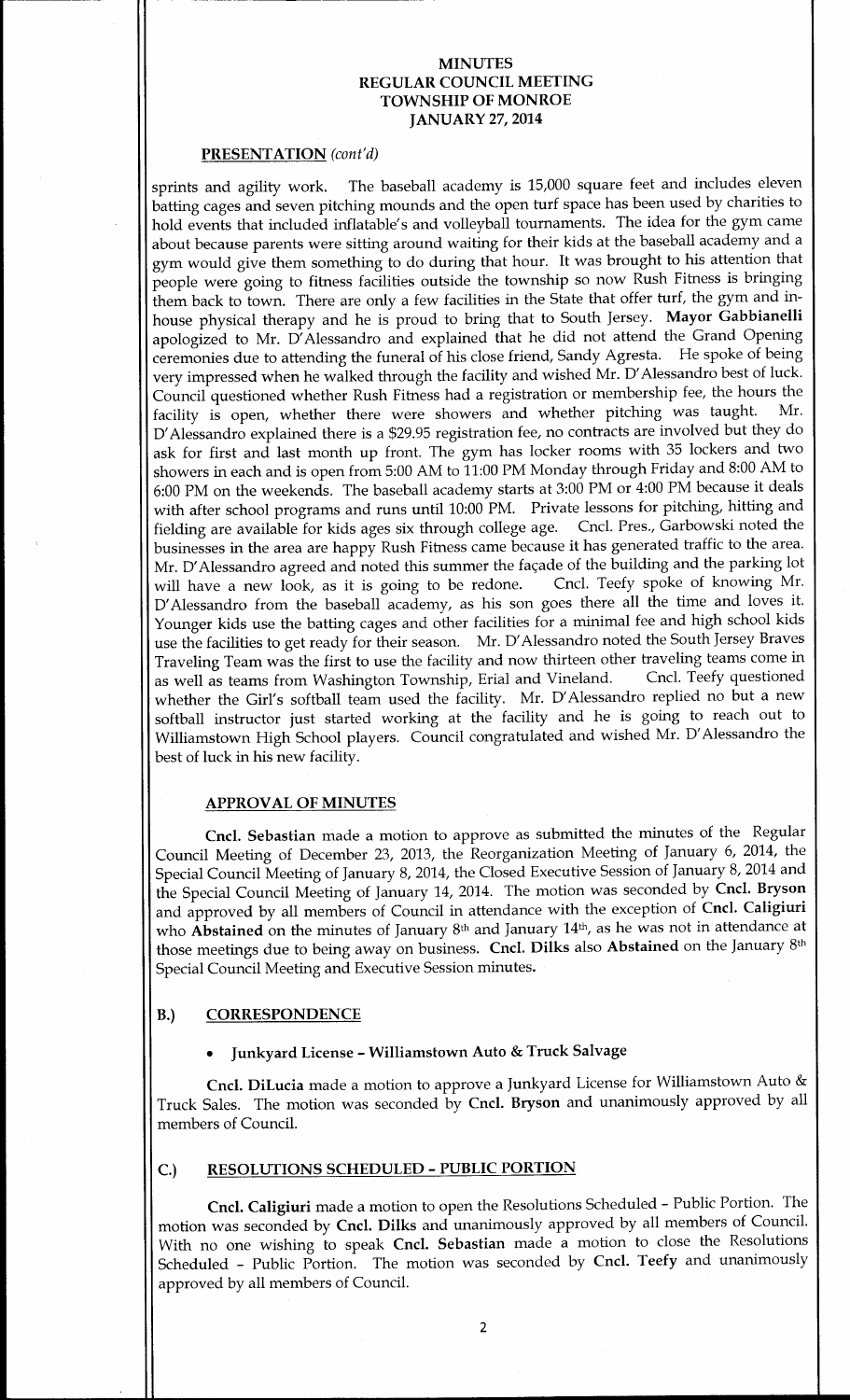# C.) RESOLUTIONS SCHEDULED - PUBLIC PORTION (cont'd)

R:26-2014 Emergency Temporary Resolution Prior To Adoption Of The Budget Township Of Monroe, County Of Gloucester

Cncl. Bryson made a motion to approve Resolution R:26-2014. The motion was seconded by Cncl. DiLucia and unanimously approved by all members of Council.

R:27-2014 Resolution Awarding A Contract For Professional Services To The Municipal Engineer For Landfill Compliance Monitoring For The Township Of Monroe, County of Gloucester, State Of New Jersey For The Year 2014

Cncl. Dilks made a motion to approve Resolution R:27-2014. The motion was seconded by Cncl. Sebastian and unanimously approved by all members of Council.

R:28-2014 Resolution Awarding A Contract For Professional Services to QC, Inc. For Groundwater Analyses And Reporting Associated With The Monroe Township Landfill For The Township Of Monroe, County Of Gloucester, State Of New Jersey, For The Year 2014

Cncl. Sebastian made a motion to approve Resolution R:28-2014. The motion was seconded by Cncl. DiLucia and unanimously approved by all members of Council.

R:29-2014 Resolution Of The Township Council Of The Township Of Monroe, County Of Gloucester, State Of New Jersey Authorizing Submission Of The Sustainable Jersey Grant Application

Cncl. Dilks made <sup>a</sup> motion to approve Resolution R:29-2014. The motion was seconded by Cncl. Bryson and unanimously approved by all members of Council.

R:30-2014 Resolution Of The Township Council Of The Township Of Monroe To Execute A Grant Application On Behalf Of The Municipal Alliance Program For The Grant Year 2014 (Fiscal Year July 1, 2014 - June 30, 2015)

Cncl. Teefy made a motion to approve Resolution R:30-2014. The motion was seconded by Cncl. Sebastian and unanimously approved by all members of Council.

R:31-2014 Resolution Of The Township Council Of The Township Of Monroe Authorizing The Mayor To Execute An Agreement For Use Of Community Development Block Grant Funds Between Gloucester County, New Jersey And The Township Of Monroe In The Amount Of \$50,000.00 For Installation Of Drainage Relief (West Lois Drive Area) Within The Township Of Monroe

Cncl. Dilks made a motion to approve Resolution R:31-2014. The motion was seconded by Cncl. DiLucia and unanimously approved by all members of Council.

R:32-2014 Resolution Of The Township Council Of The Township Of Monroe Authorizing The Donation Of A 2004 Maroon Chevy Impala Sedan

Solicitor Fiore noted as discussed in the Work Session Meeting paragraph three refers to this as being an auction and that language will be modified to take auction out of that paragraph.

Cncl. Sebastian made a motion to approve Resolution R:32-2014 with the changes noted by the Solicitor. The motion was seconded by Cncl. Caligiuri and unanimously approved by all members of Council.

R:33- 2014 Resolution Authorizing The Township Of Monroe To Enter Into A Contract With The Township Engineer Of The Township Of Monroe For A Period Of Three Years From January 1, 2014 To December 31, 2016

Cncl. Sebastian made a motion to approve Resolution R:33- 2014. The motion was seconded by Cncl. Teefy and unanimously approved by all members of Council.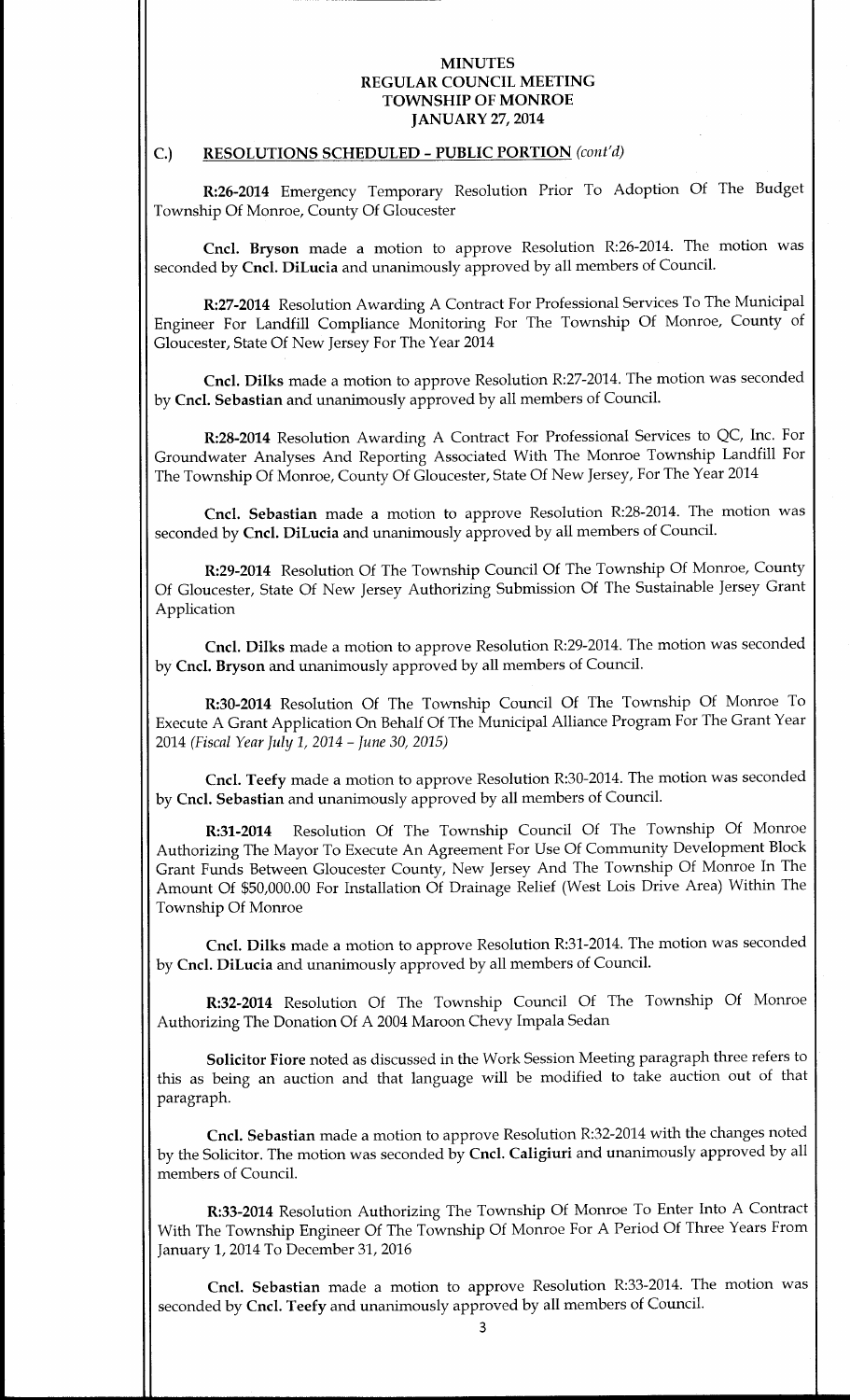#### C.) RESOLUTIONS SCHEDULED - PUBLIC PORTION (cont'd)

R:34-2014 Resolution Authorizing The Execution Of A Contract For A Public Defender Of The Municipal Court Of The Township Of Monroe For The Year 2014

Cncl. DiLucia made a motion to approve Resolution R:34-2014. The motion was seconded by Cncl. Sebastian and unanimously approved by all members of Council.

R:35- 2014 Resolution Authorizing The Township Of Monroe To Enter Into A Contract With The Solicitor Of The Township Of Monroe For The Year 2014

Cncl. DiLucia made a motion to approve Resolution R:35-2014. The motion was seconded by Cncl. Sebastian and unanimously approved by all members of Council.

R:36-2014 Resolution Authorizing The Township Of Monroe To Enter Into A Contract With The Substitute Public Defender For The Monroe Township Municipal Court For The Year 2014

Cncl. Sebastian made a motion to approve Resolution R:36-2014. The motion was seconded by Cncl. Bryson and unanimously approved by all members of Council.

R:37-2014 Resolution Authorizing The Execution Of A Contract With Brown& Connery, LLP As Special Labor Counsel For The Township Of Monroe For The Year 2014

Cncl. Dilks made a motion to approve Resolution R:37-2014. The motion was seconded by Cncl. Sebastian and approved by all members of Council with the exception of Cncl. Pres., Garbowski who Abstained.

R:38-2014 Resolution Of The Township Council Of The Township Of Monroe Authorizing The Mayor To Execute A Waiver Of Liability, Hold Harmless And Indemnification Agreement For Use Of City Of Vineland Property For The Monroe Township Police Department

Cncl. Bryson made a motion to approve Resolution R:38-2014. The motion was seconded by Cncl. Teefy and unanimously approved by all members of Council.

R:39-2014 Resolution Approving The Bill List For The Council Meeting Of January 27, 2014

Cncl. DiLucia made a motion to approve Resolution R:39-2014. The motion was seconded by Cncl. Teefy and unanimously approved by all members of Council.

R:40-2014 Resolution Authorizing The Appointment Of Conflicts Prosecutor Of The Municipal Court Of The Township Of Monroe For The Year 2014

Cncl. Dilks made <sup>a</sup> motion to approve Resolution R:40-2014. The motion was seconded by Cncl. Sebastian and unanimously approved by all members of Council.

R:41-2014 Resolution Awarding A Contract For Professional Services To A Municipal Bond Counsel For The Township Of Monroe For The Year 2014

Cncl. DiLucia made a motion to approve Resolution R:41-2014. The motion was seconded by Cncl. Bryson and unanimously approved by all members of Council.

R:42-2014 Resolution Of The Township Council Of The Township Of Monroe Authorizing The Mayor To Execute The Notice Of Approval Letter For The Former ATS Property For The Hazardous Discharge Site Remediation Fund Grant From The New Jersey Department Of Environmental Protection

Cncl. Sebastian made a motion to approve Resolution R:42-2014. The motion was seconded by Cncl. Dilks and unanimously approved by all members of Council.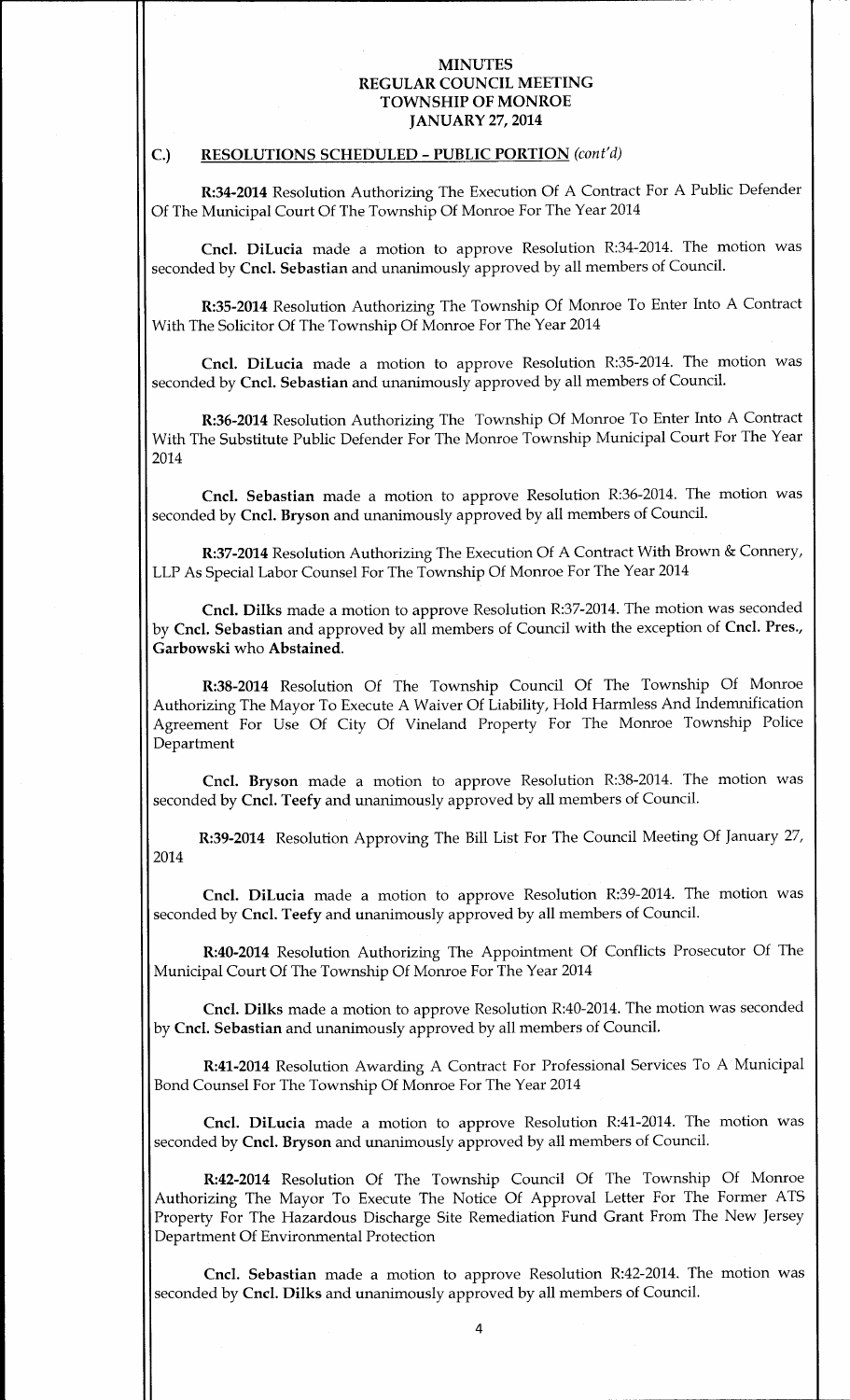# C.) RESOLUTIONS SCHEDULED - PUBLIC PORTION (cont'd)

R:43-2014 Resolution Adjusting Township Of Monroe Tax Records

Cncl. DiLucia made a motion to approve Resolution R:43-2014. The motion was seconded by Cncl. Sebastian and unanimously approved by all members of Council.

R:44- 2014 Resolution Of The Township Council Of The Township Of Monroe Authorizing The Mayor To Execute The Amendment To The Agreement Between The Township Of Monroe And County Of Gloucester For The Participation Of The Township Of Monroe In The Alliance To Prevent Alcoholism And Drug Abuse

Cncl. Dilks made <sup>a</sup> motion to approve Resolution R:44- 2014. The motion was seconded by Cncl. Bryson and unanimously approved by all members of Council.

R:45-2014 Resolution Of The Township Council Of The Township Of Monroe, County Of Gloucester, Authorizing The Execution Of A Commodity Resale Agreement With The County Of Gloucester

Cncl. Sebastian made a motion to approve Resolution R:45-2014. The motion was seconded by Cncl. Bryson and unanimously approved by all members of Council.

R:46-2014 Resolution Of The Township Council Of The Township Of Monroe Transferring Appropriation Reserves In The 2013 Budget

Cncl. Bryson made a motion to approve Resolution R:46-2014. The motion was seconded by Cncl. Dilks and unanimously approved by all members of Council.

## D.) ORDINANCES

Cncl. Pres., Garbowski turned this portion of the meeting over to Ordinance Committee Chairman, Cncl. Sebastian.

0:01- <sup>2014</sup> An Ordinance Of The Township Council Of The Township Of Monroe Appropriating A Sum Not To Exceed \$400,000.00 For The Purchase And Installation Of Lighting And Other Parks And Recreation Facility Improvements

First Reading: A copy of this ordinance was posted on the bulletin board at the Municipal Complex. Additional copies were made available to the public.

Cncl. Teefy made a motion to approve Ordinance O:01-2014 for First Reading and Publication. The motion was seconded by Cncl. Dilks and unanimously approved by all members of Council.

0:02-2014 An Ordinance Of The Township Council Of The Township Of Monroe To Amend Chapter 267 Of The Code Of The Township Of Monroe, Entitled "Vehicles And Traffic"

First Reading: A copy of this ordinance was posted on the bulletin board at the Municipal Complex. Additional copies were made available to the public.

Cncl. Bryson made a motion to approve Ordinance O:02-2014 for First Reading and Publication. The motion was seconded by Cncl. Caligiuri and unanimously approved by all members of Council.

# E.) REPORTS AND OTHER MATTERS

Cncl. Bryson spoke of how China increased employee wages 15% last year and between 13% to 15% each year over the next five years and how manufacturing companies will no longer have dormitory housing. China is changing the lifestyles of employees and will be looking more towards social issues so with those changes we now have an opportunity to rebuild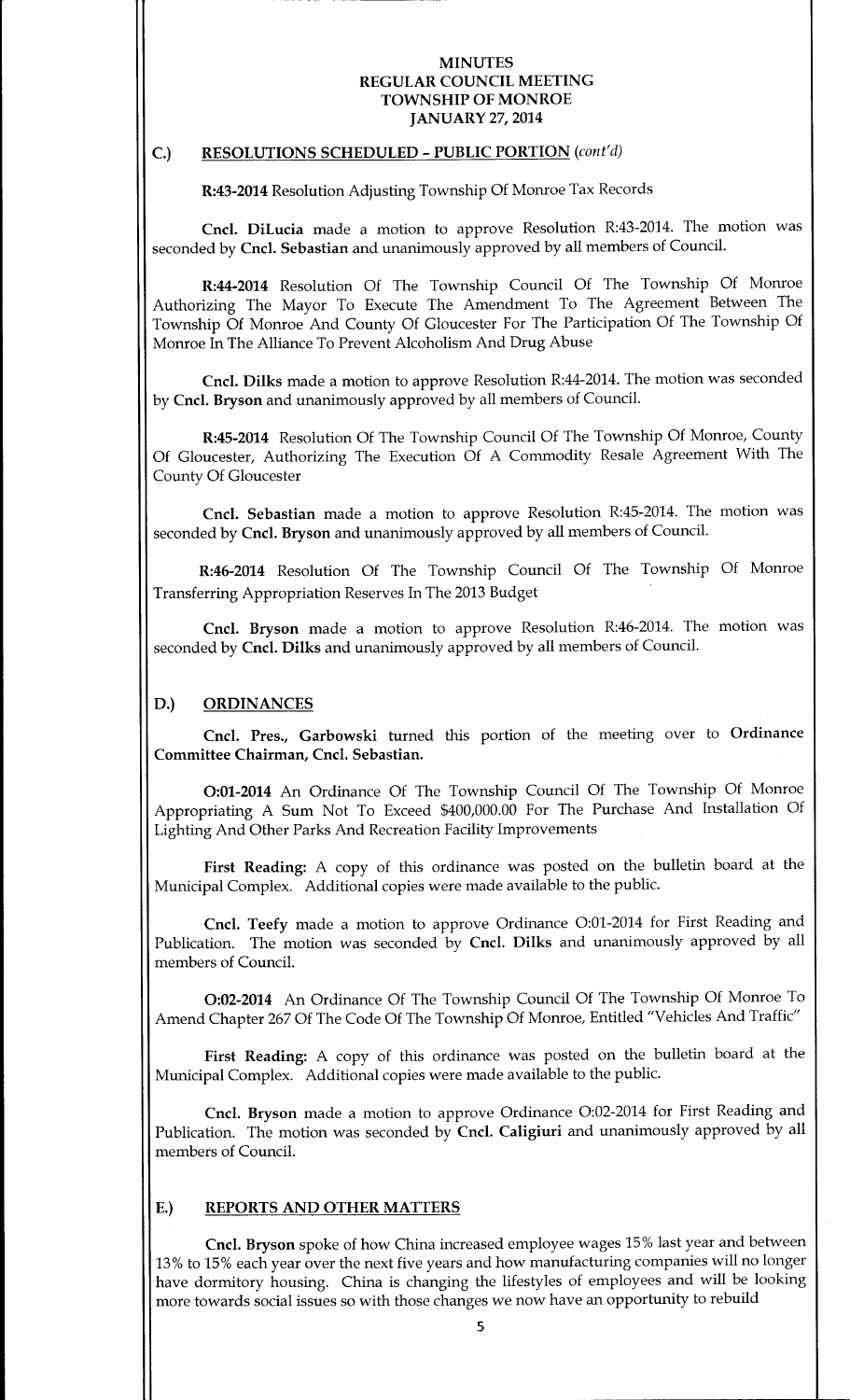# E.) REPORTS AND OTHER MATTERS (cont'd)

manufacturing in our Country. We need to emphasize to our legislators that we, as Americans, have the best quality, have the best manufacturing facilities and the best educational facilities and intend to do something about that. Cncl. Bryson felt New Jersey can also get stronger and become <sup>a</sup> manufacturing capital like it was in the past when transistors, the telephone and television were invented here. He felt we also need to attract more vocational schools to train factory workers and look at the senior labor force, those people over 50 looking for jobs that have technical or manufacturing backgrounds that could train young people in vocational schools. He noted the percentage of American workers has reached the lowest monthly level in nearly thirty-six years. Less people are working because there are fewer jobs and this is the opportunity to create jobs by working with local, State and Federal governments. Cncl. Bryson noted he intends to write letters to legislators to see what they can do to help businesses and corporations, as the places that will fill China's void will be Vietnam, Cambodia, India and Mexico if we don't step in. We have to ask federal officials to change some laws dealing with tax incentives for corporations going off shore and we need to take those incentives and put them to work here in the United States to help people get back to work. Cncl. Bryson spoke of ridiculous things going on in Washington DC on both sides of the aisle and of the bill they are proposing to extend unemployment benefits that has attached an amendment which would allow 125, <sup>000</sup> more immigrants to come to this county to take jobs. He noted that makes no sense. Citizens of the United States need to be put first and that opportunity is there right now because of what China is doing. Municipalities all over are trying to draw retail into their towns but that is not what they should be doing. Retail, such as Sears and JC Penney are in trouble due to people purchasing from the internet. Cncl. Bryson noted we need to get technical and vocational schools, colleges and companies to locate their manufacturing facilities here and throughout the State and he urged everyone to take advantage of this opportunity.

Cncl. Caligiuri reported attending the Planning Board Meeting on January 23rd where two items of business were heard; an application for 1309 Sykes Lane combining four lots into two lots and <sup>a</sup> proposed amendment to the COAH fee ordinance in order to meet recent changes in State regulations. He noted over the last year he has spoken of an email he sent on December 12, 2012 to Jerry White, the Gloucester County Deputy Administrator, requesting information regarding a proposed county communications tower that was to be located in the southern part of Monroe Township. He noted he learned this evening from the Township Business Administrator, Kevin Heydel, that the tower is going to be located at the Cecil Fire Company property and he thanked Mr. Heydel for giving him that information.

Cncl. Dilks reported attending the Senior Commission Reorganization Meeting on January 9<sup>th</sup> at which time Jeanette Remsen was again elected chairperson and a report was given that 170 different people went on the commission trips in 2013. The Senior Commission will be running <sup>a</sup> trip to Hunterdon Hills Playhouse to see " Busy Bodies" on March 15, 2014. The cost is \$62.00 per person and that includes a luncheon and the show. Anyone interested should contact Jeanette Remsen at 856-629-5491. Cncl. Dilks noted he also attended the MMUA Meeting on January 15th and commended the Township Road Department and the MMUA for the great job they did removing the snow during the recent storm.

Cncl. DiLucia reported attending the JIF Safety Committee Meeting on January 22nd, which focused on keeping down the cost of accidents. The Committee is also giving employees the opportunity to participate in wellness programs. Cncl. DiLucia spoke of legislators trying to reduce the CPI calculations on Social Security retirement benefits, as they say it is too costly. He noted he disagrees with them on that issue and went on to explain that senior citizens received a zero increase in their January checks this year because the Consumer Price Index as calculated by that method went up about 1.4% or 1.5% but the cost of Medicare Part B went up about 11% completely washing out their increase. Gas, the cost of fuel oil and insurance are all going up but if you look at the CPI you would think nothing went up. Senior dollars have decreased due to their value not keeping pace with inflation and that creates difficult situations causing more and more seniors to work because they cannot afford not to. Another equally disturbing issue in a country as prosperous as ours is the fight going on in Washington regarding whether to extend unemployment benefits that kick in after the 26 week Federal Subsidy. Now, 1,750,000,000 people in this Country are without benefits while Washington legislators talk about it. The reason they do not want to extend benefits is because they feel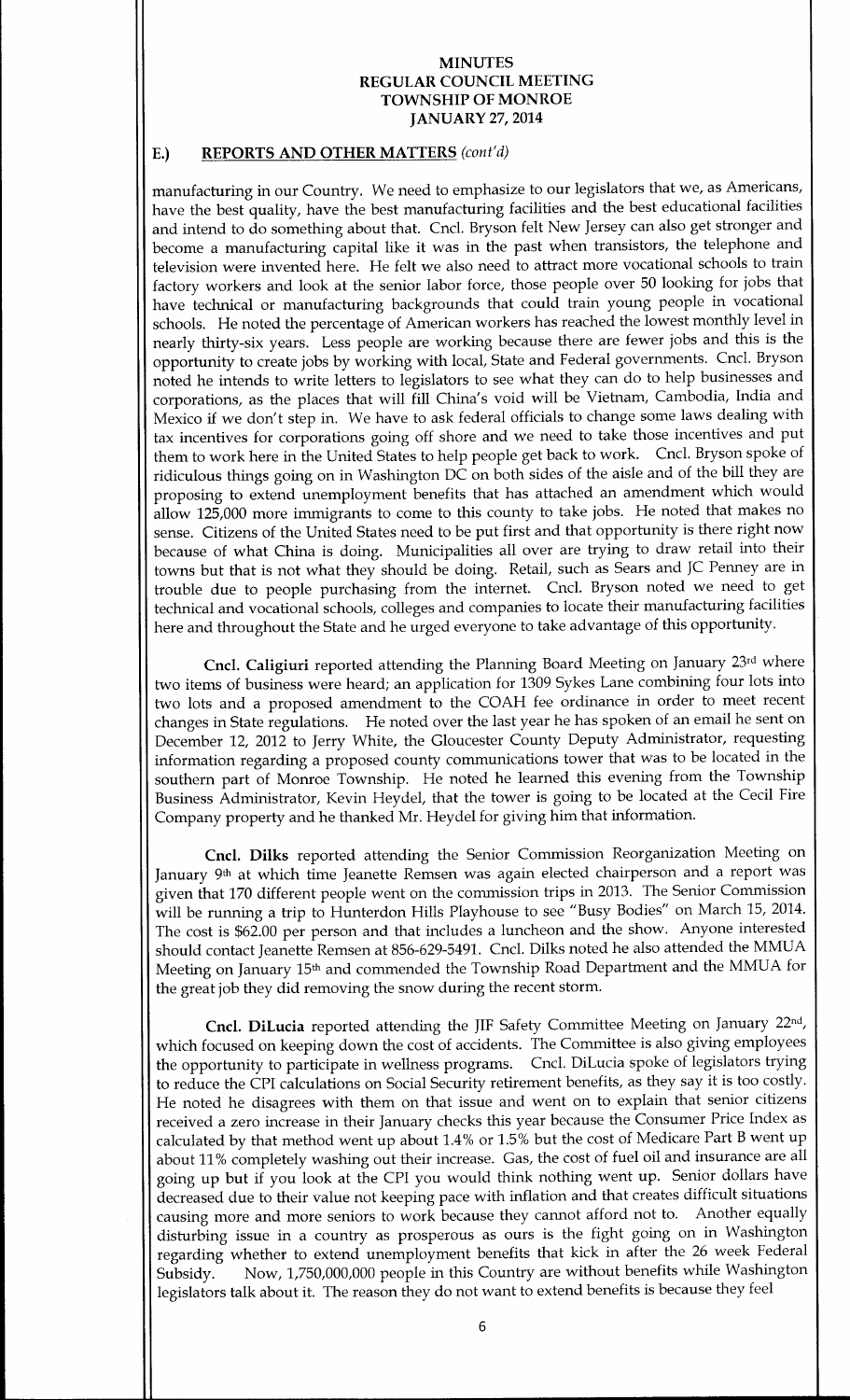# E.) REPORTS AND OTHER MATTERS (cont'd)

it gives people <sup>a</sup> reason not to look for <sup>a</sup> job. He noted he knows <sup>a</sup> number of college graduates that have been unemployed for six months to <sup>a</sup> year who cannot find a job even after sending resumes out every day and if they can't find jobs, what will happen to high school educated 50 year olds whose factories have left. He questioned where are the jobs people need to provide homes, food and clothing for their families because that cannot be done on \$8.00 or \$9.00 an hour, which are the only jobs available. Cncl. DiLucia noted he will continue to write to the legislators holding up this Federal Subsidy for unemployment because they are bartering for something they want and that is <sup>a</sup> crime and morally wrong. He noted when the President makes his State of the Union Address he is apparently going to invoke his administrative authorities and that will be the only way some of the legislators will start dealing in reality. He noted many people looking for work cannot find jobs and it's not because they're lazy and don't want to go to work, it's because they can't get a job and many laid off from other jobs are not getting the Federal Subsidy they are entitled to.

Cncl. Sebastian reported attending the Zoning Board of Adjustment Reorganization Meeting on January 7th and that no changes were made to the Board membership or professionals and that the January 21st Zoning Board Meeting was cancelled due to inclement weather. He reported attending <sup>a</sup> Local Emergency Planning Committee Meeting on January 15th, at which time discussion took place regarding the need to hold certified drills to comply with Emergency Management requirements. Frank McLaughlin, OEM Coordinator, will be setting up <sup>a</sup> joint training exercise with Collings Lakes and more information will be reported on that when a date has been established. Cncl. Sebastian noted he found Cncl. DiLucia's request for a dog park interesting so he did some research and found the County built one in<br>Logan Township and Washington Township has a walking trail for dog owners. Last year Logan Township and Washington Township has a walking trail for dog owners. Monroe Township issued approximately 2,700 dog licenses so a dog park could be an attraction to owners. Cncl. Sebastian noted he looked at the website for the Gloucester County Dog Park in Logan Township and was curious about the statements made by Freeholder Director Damminger when he said "Gloucester County is an active community of dog lovers, a 4-H Dog Club, Kennel Club and other dog organizations. I am constantly asked for <sup>a</sup> dog park to be built and now we have a permanent 1.5 acre location that features great amenities for our residents and their pets. This was <sup>a</sup> team effort and we received <sup>a</sup> lot ofassistance from Logan Township and private industry. GCIT helped construct the benches, New Jersey American Water donated the water line and Soil Safe Inc. donated the fencing". Cncl. Sebastian noted Gloucester County couldn't have put that dog park any further away from Monroe if they tried, as he drove to it and found it is 25.9 miles and a 45 minute ride from Monroe Township. The County dog park has two Gazebos, four waste stations, eight benches, six that were given by Logan Township and two that came from GCIT and is located on 2.<sup>5</sup> acres at the corner of High Hill and Birch Creek Roads in Logan Township. It features <sup>a</sup> half acre fenced in area for small dogs and approximately one acre for large dogs and a list of rules and regulations are posted. He noted he can see the need for a dog park in Monroe Township with 2,700 dogs licensed and people traveling to Washington Township or Logan Township just so their dogs can enjoy other dogs in a confined area. He suggested the liaisons from the Parks and Rec and Open Space Committees look into it further and make<br>recommendations in regards to the cost and space/location for a future dog park here. Cncl. recommendations in regards to the cost and space/location for a future dog park here. Sebastian noted about a week ago he was informed that the refurbished ambulances were not yet inspected by the State and without inspection they cannot be used for billing purposes. Monroe Township Ambulance and Rescue generated almost <sup>a</sup> million dollars in revenue last year and the only way that can be done is if the vehicle is licensed by the State and the seal is on the side showing that it meets the inspection requirements from the State of New Jersey. One ambulance has been in the bay for almost four months, maybe even longer. He noted about <sup>a</sup> week ago he questioned Mr. Heydel on whether he had an opportunity to speak to Nancy McDonald about this and was advised she was waiting for all three ambulances to come back to get them inspected. The one that just came back last week had a couple of minor issues and once those tweaks are corrected they will be inspected. Cncl. Sebastian noted in the future vehicle inspections should be done immediately by the State instead of waiting four months. Other municipalities get theirs inspected as soon as they get them, as the State will come do the inspections once rigs are outfitted. Our ambulance has been equipped and is ready to be inspected and the person in charge should contact the State to get the inspection done so it can be used in emergency situations. Mr. Heydel advised they should be in within the next week and then it can be done. He added we had three other ambulances in service the entire time so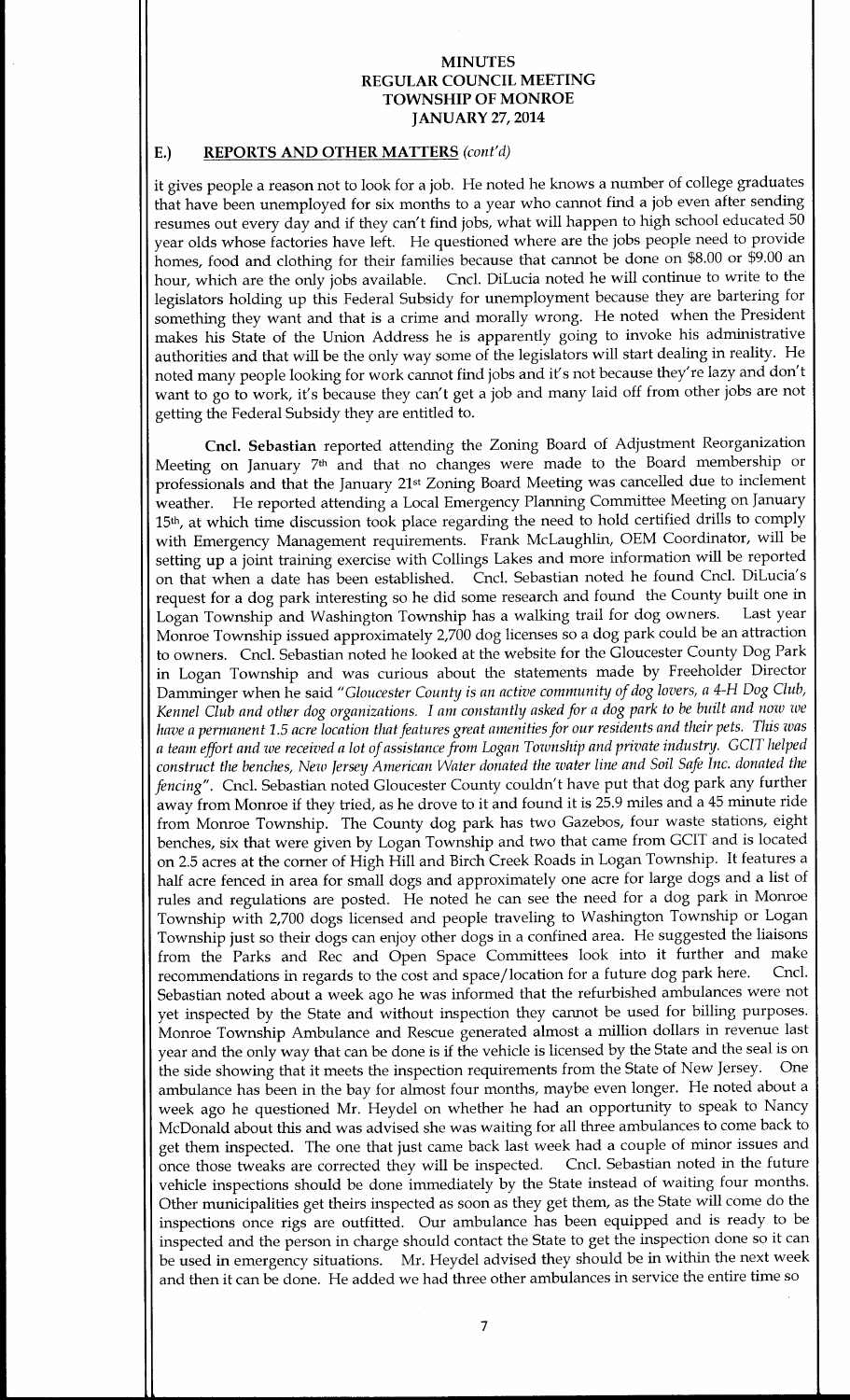#### E.) REPORTS AND OTHER MATTERS (cont'd)

public safety was never jeopardized. Cncl. Sebastian noted an officer from the Ambulance Association called the State to find out if we could use one of the ambulances that were not inspected during the snow emergency and he got verbal approval to use it for that evening. He again noted in the future these things should be handled quickly.

Cncl. Teefy reported attending the Cecil Fire Company Installation Dinner held at the Star Cross Fire Hall on January 25<sup>th</sup>. The event was very well attended, had good food and was enjoyed by everyone. He noted he is now the liaison to the Municipal Alliance Commission, He noted he is now the liaison to the Municipal Alliance Commission, which did not hold a meeting in January but has scheduled one for February. He reported he is also the liaison to the Environmental Commission and prior to this Council Meeting he attended their meeting to meet with some of their members. When leaving that meeting he was invited into the Economic Development Commission Meeting for about five minutes. The Commission was discussing conducting a small business assessment, not as large as the one that was done in 2005, but <sup>a</sup> smaller one just to see if there are opportunities for businesses in town. He advised Council will be getting more information on that in the near future.

Mayor Gabbianelli reported he had the honor of administering the Oath of Office on Saturday, January 25th to the new officers in the Cecil Fire Company. He also reported the township received a grant for additional remediation for the ATS site and a \$50,000.00 CBDG Grant from the County to improve drainage on West Lois Drive, which has had drainage issues since it was built. The Mayor thanked the Road Department and the MMUA for doing <sup>a</sup> great job plowing snow. He noted he was out at 2:00 AM and Main Street and some developments were already plowed during the heavy part of the storm. Trash was postponed for two days and the people must have understood because they didn't call to complain that their trash was not picked up.

Director of Public Safety, Jim Smart echoed the Mayor and Cncl. Dilk's sentiments regarding the Road Department and MMUA. He noted there was an emergency situation on Blue Bell Road, which was difficult to get down because of drifting snow but between the Ambulance, Fire Company, Road Department and MMUA it was handled as good as we could hope for. The township roads were all in good shape but there were some struggles on the The township roads were all in good shape but there were some struggles on the County roads throughout the township. The Mayor noted the County did not show up to plow their roads. Mr. Smart agreed adding but during the emergency situation the township and MMUA trucks and equipment showed up to assist.

Director of Public Works, Bob Avis thanked everyone for their comments regarding his department.

Cncl. Pres., Garbowski extended his appreciation to the Public Works Department, MMUA, the fire companies and ambulance association for the fantastic job they did during the snow storm. He reported meeting with the Economic Development Commission earlier this evening when Tony Langella was nominated as Chairman and Jared Valdez Vice-Chairman. The committee has <sup>a</sup> very ambitious agenda for 2014 and if they can do half the things they are planning it will be fantastic. He noted the committee should be supported as they are trying to entice new business to the township. He reported attending the Library Board Meeting on January 22<sup>nd</sup> where Sue King was selected as the Board Chairperson and Joyce Samoyan as the Vice-Chairperson. Some upcoming events at the Library are Lego Night on February 12<sup>th</sup> a Some upcoming events at the Library are Lego Night on February 12<sup>th</sup> at 7:00 PM for ages four and up, <sup>a</sup> Valentine Party on February 14th at 2:00 PM for ages three and up, Rubber Band Bracelet Making on February 19th at 7:00 PM for ages eight through thirteen and Dr. Seuss' birthday party on February 26th at 6:30 PM. Signup is required for each event. Cncl. Pres., Garbowski encouraged residents to check the Library's website, as many other events have been scheduled and are listed there.

Mayor Gabbianelli reported he will be cutting the ribbon at the Grand Re-Opening Ceremonies of Trio Tavern on Friday, January 31st.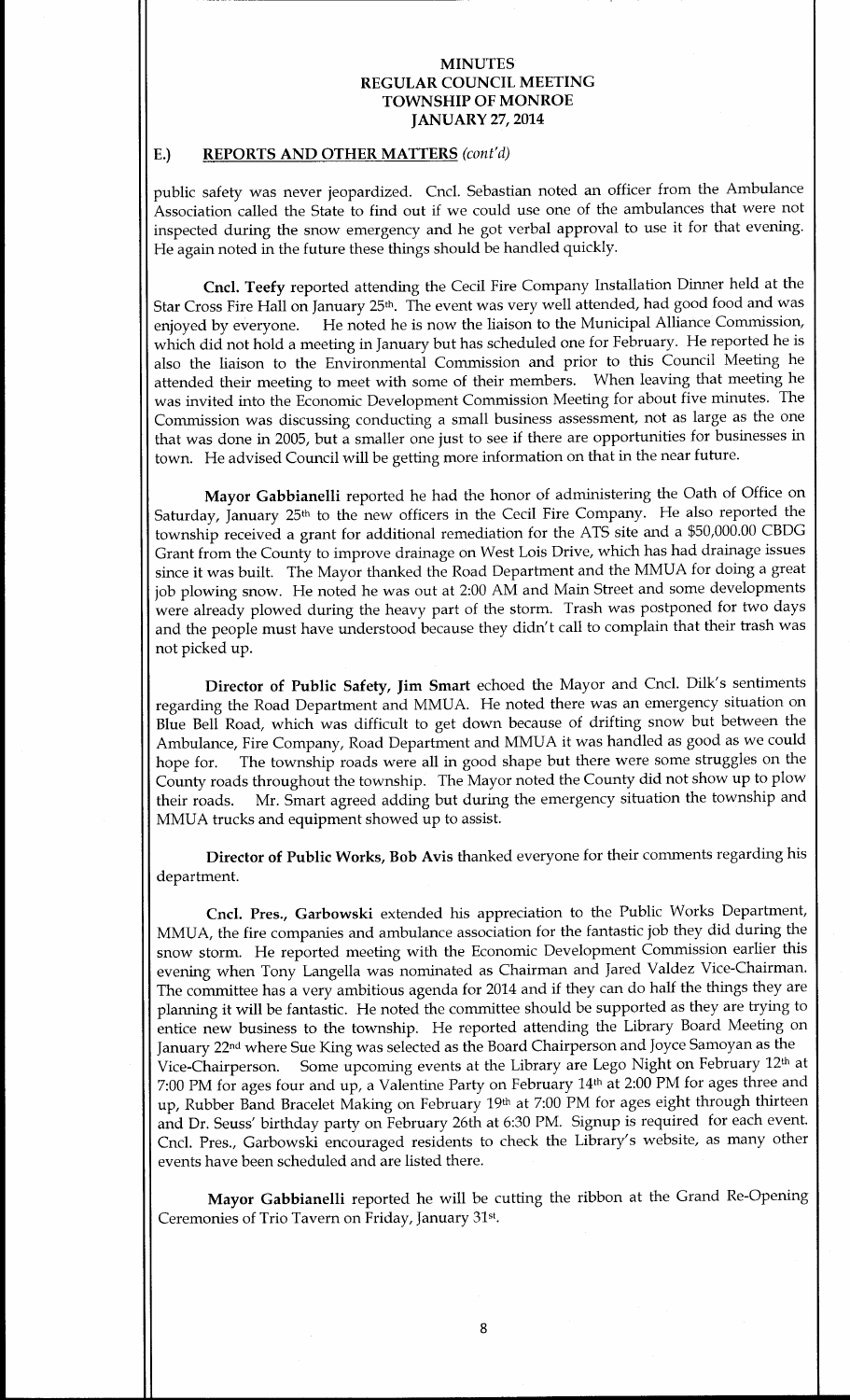#### F.) GENERAL PUBLIC DISCUSSION

Cncl. Sebastian made a motion to open the General Public Discussion. The motion was seconded by Cncl. Caligiuri and unanimously approved by all members of Council.

Jack Simmermon, of A-Jack's Towing and Recovery, noted he believed Council made a big mistake putting seven towers back on the towing list this year, as there has been nothing but problems with the police towing. Last year there were two towers and it ran flawlessly and the Police Department loved it. This year it seems there has been nothing but complaints. The first week one of the towers went to <sup>a</sup> one car accident and it seemed they did not have enough oil dry to clean up the mess. There was <sup>a</sup> report written on that through the Police Department. The second week there was <sup>a</sup> large ice storm for about two hours in the morning and there was approximately sixteen cars towed or winched out of ditches, which the second tower had no problems doing. The third week there was <sup>a</sup> three car motor vehicle accident and the dispatcher let the towing company know there were three cars but the man showed up with one truck, picked up one car took it to his location and then came back and picked up two more. He noted the Solicitor spoke about being safe, fast and efficient and he (Mr. Simmermon) felt that was not done that way. The fourth tower broke <sup>a</sup> winch, which is understandable, as all towers have had a malfunction in equipment. The backup tower was called but he was not ready to go so they had to go to the next tower who responded and did the job. The following day that tower (the fourth tower on the list) fixed his truck and was out on a job. At that time there was a second accident that was called in and he could not respond so they went to the backup tower that should have been ready but he still was not ready to go. The following tower was then called and he went and took care of the job. On Saturday there was <sup>a</sup> two car motor vehicle accident on the Black Horse Pike and Corkery Lane by the Super WAWA. The tower was told two cars were involved but when he came to the scene he was only able to take one car. The backup tower was called and he said he would be out but seven minutes later he called back and told the dispatcher he was sorry but he could not get in touch with his driver so he could not come out. So they went to the following tower who came and out and took the car. Mr. Simmermon noted it looks like this year has been nothing but <sup>a</sup> disaster and he questioned whether Council had any feelings or comments about this or if they wanted to think about it and get back to him. Solicitor Fiore cautioned Council about making any comments due to Mr. Simmermon having an attorney present at the last meeting who had threatened litigation. He advised any concerns Mr. Simmermon has should be given to Director of Public Safety, Jim Smart who can look into the matter and make a report back to Council. Director Smart advised that he has not been made aware of any of this and will look into it. Mr. Simmermon that he has not been made aware of any of this and will look into it. questioned the Director of Public Works, Bob Avis on why he was not getting all the heavy towing from the Monroe Township Public Works Department, as that had been addressed before with the solicitor. Mr. Fiore indicated he didn't know and could not answer that question at this time and would have to get back to Mr. Simmermon on that, as that may involve a privileged communication.

With no one else wishing to speak Cncl. Teefy made a motion to close the General Public Discussion. The motion was seconded by Cncl. Bryson and unanimously approved by all members of Council.

Solicitor Fiore noted approximately a year ago Mr. Simpson, a resident of Ames Road who is in the audience this evening brought up an issue regarding speeding along Ames Road. Mr. Fiore reported that he talked with the Chief of Police and the Township Engineer regarding the speeding issues and they are looking at perhaps putting a three way stop sign at the intersection of Ames Road and Longfellow Drive. Engineer Dave Cella was at the site today to see from <sup>a</sup> legal standpoint what can be done and he will be able to provide <sup>a</sup> report at the next meeting about possible options for safety along Ames Road. Mr. Simpson questioned what is practical and allowable and if he should talk to the township engineer. Mr. Fiore explained he just wanted Mr. Simpson to be aware that Mr. Cella was looking into the issue, as the speed humps that had been brought up are being frowned upon for public safety reasons and because they do not adequately deal with speed control. The three way stop on Ames may be <sup>a</sup> possibility but that must be recommended by the engineer and it has to meet traffic warrants. Engineer, Dave Cella explained that is correct but he wanted to preface that speeding is not a warrant for putting those types of signs up however he is looking at the warrants and there may be one that fits the criteria.